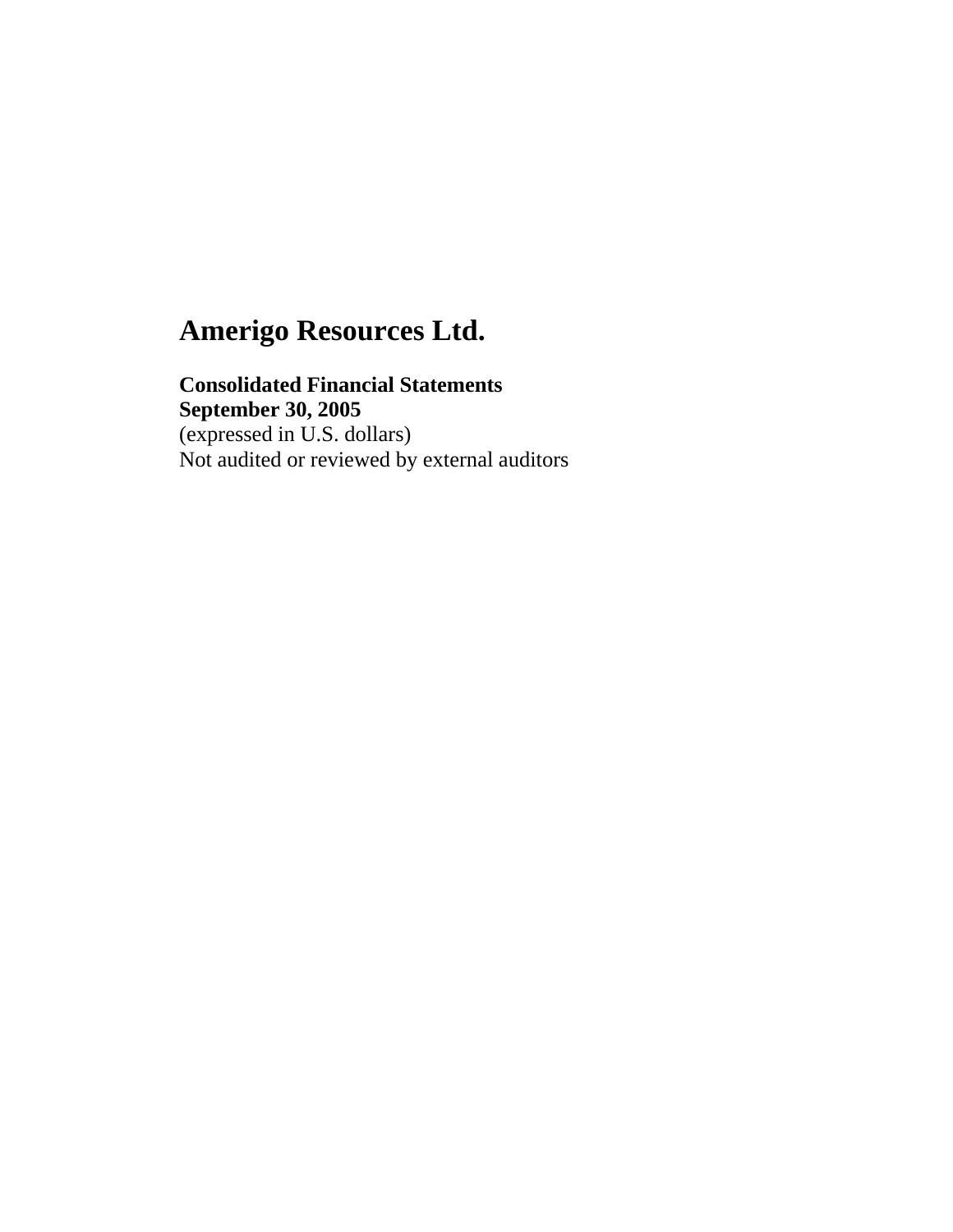Consolidated Balance Sheets (Unaudited)

(expressed in U.S. dollars)

|                                                                                                                                 | September 30<br>2005<br>\$                      | December 31<br>2004<br>\$                                 |
|---------------------------------------------------------------------------------------------------------------------------------|-------------------------------------------------|-----------------------------------------------------------|
| <b>Assets</b>                                                                                                                   |                                                 |                                                           |
| <b>Current assets</b><br>Cash and cash equivalents<br>Accounts receivable<br>Prepaid expenses                                   | 12,222,109<br>10,392,098<br>1,671,271           | 8,239,089<br>3,383,211<br>690,946                         |
| Plant supplies and inventory                                                                                                    | 1,628,142                                       | 1,153,105                                                 |
| <b>Investment in Nikos Explorations (Note 6)</b><br><b>Mineral property, plant and equipment</b> - net (Note 2)<br><b>Other</b> | 25,913,620<br>904,685<br>50,873,898<br>39,486   | 13,466,351<br>477,230<br>34,479,801<br>46,563             |
|                                                                                                                                 | 77,731,689                                      | 48,469,945                                                |
| <b>Liabilities</b>                                                                                                              |                                                 |                                                           |
| <b>Current liabilities</b><br>Accounts payable and accrued liabilities                                                          | 7,682,304                                       | 3,143,076                                                 |
| El Teniente royalty payable (Note 5)<br>Due to related parties (Note 3)<br>Note and interest payable                            | 2,691,433<br>60,053<br>3,795,741                | 1,692,374<br>46,264                                       |
| Note payable<br><b>Other payables</b><br><b>Asset retirement obligation</b><br><b>Future income tax</b>                         | 14,229,531<br>552,936<br>2,156,360<br>1,095,422 | 4,881,714<br>3,400,000<br>469,858<br>2,049,951<br>264,478 |
| <b>Minority interest</b>                                                                                                        | 1,000<br>18,035,249                             | 1,000<br>11,067,001                                       |
| <b>Shareholders' Equity</b>                                                                                                     |                                                 |                                                           |
| <b>Capital stock</b> (Note 4)<br>Dividends (Note 4)                                                                             | 39,416,314<br>(3,152,777)                       | 26,891,142                                                |
| <b>Value assigned to stock options (Note 4)</b>                                                                                 | 1,229,911                                       | 1,092,711                                                 |
| <b>Retained earnings</b>                                                                                                        | 22,225,102                                      | 9,441,201                                                 |
| <b>Cumulative translation adjustment</b>                                                                                        | (22, 110)                                       | (22,110)                                                  |
|                                                                                                                                 | 59,696,440                                      | 37,402,944                                                |
|                                                                                                                                 | 77,731,689                                      | 48,469,945                                                |

### **Approved by the Board of Directors**

"Robert J. Gayton" "Ruston Goepel" "Ruston Goepel"

\_\_\_\_\_\_\_\_\_\_\_\_\_\_\_\_\_\_\_\_\_\_\_\_\_\_\_\_\_\_\_\_\_\_\_ Director \_\_\_\_\_\_\_\_\_\_\_\_\_\_\_\_\_\_\_\_\_\_\_\_\_\_\_\_\_\_\_\_\_\_\_ Director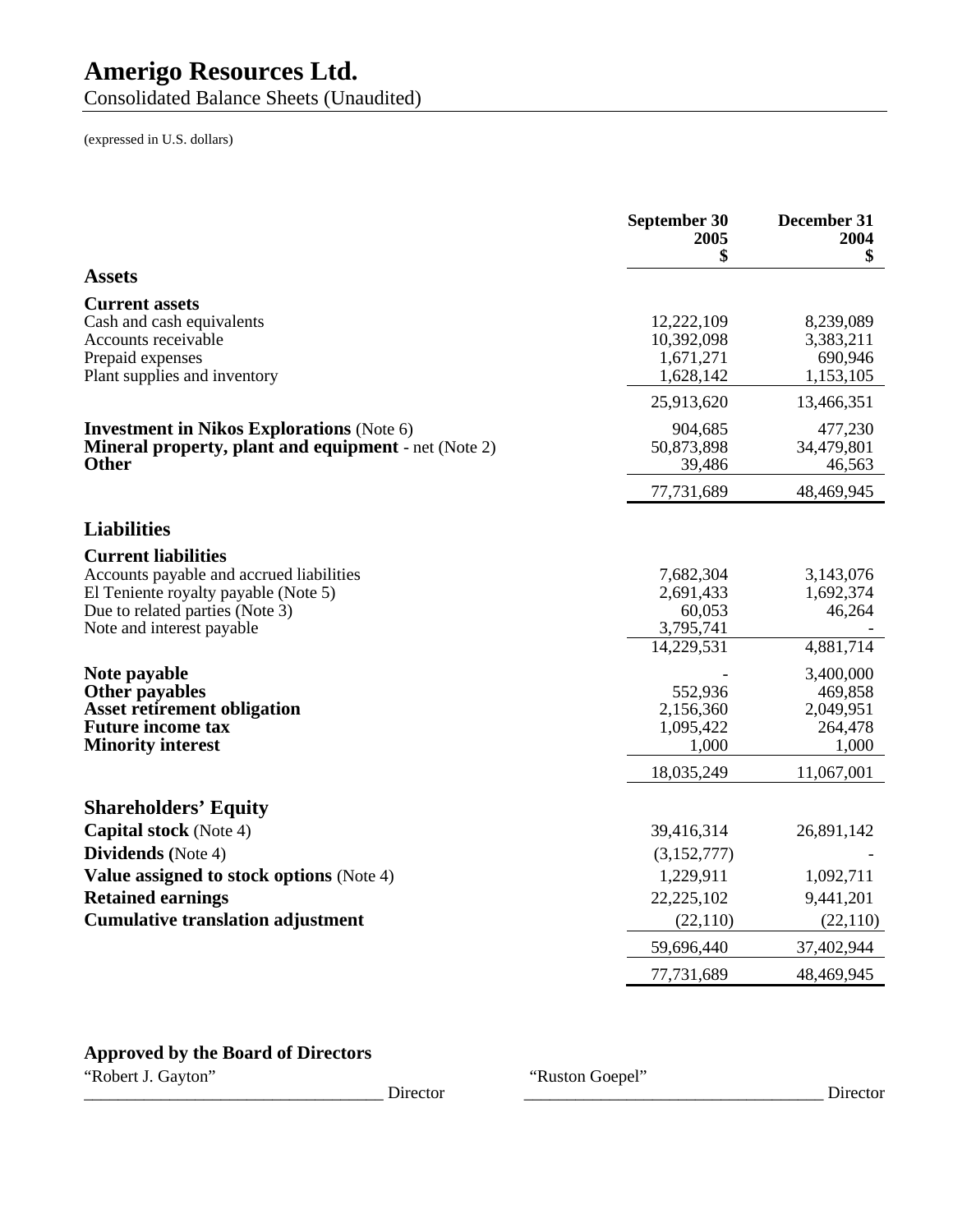Consolidated Statements of Operations (Unaudited)

### (expressed in U.S. dollars)

|                                          | <b>Ouarter</b><br>ended | Quarter<br>ended | <b>Nine months</b><br>ended | Nine months<br>ended |
|------------------------------------------|-------------------------|------------------|-----------------------------|----------------------|
|                                          | Sept. 30, 2005          | Sept. 30, 2004   | Sept. 30, 2005              | Sept 30, 2004        |
|                                          | \$                      | \$               | \$                          |                      |
| Copper sales, gross                      | 12,506,851              | 10,762,727       | 34,880,372                  | 29,219,601           |
| Smelter, refinery and other charges      | (2,697,391)             | (1,690,824)      | (8,199,186)                 | (4,163,173)          |
| Net revenue                              | 9,809,460               | 9,071,903        | 26,681,186                  | 25,056,428           |
| <b>Costs</b>                             |                         |                  |                             |                      |
| Production costs                         | (1,463,576)             | 3,690,214        | 3,220,869                   | 9,375,754            |
| El Teniente royalty (Note 5)             | 2,294,314               | 1,092,879        | 5,457,070                   | 3,151,346            |
| Depreciation and amortization            | 343,362                 | 288,951          | 964,362                     | 813,305              |
| Administration                           | 277,335                 | 216,525          | 771,827                     | 654,140              |
| Transportation                           | 158,794                 | 148,311          | 478,095                     | 408,642              |
| Asset retirement accretion cost          | 37,087                  | 32,393           | 106,409                     | 97,180               |
| <b>Cost of sales</b>                     | 1,647,316               | 5,469,273        | 10,998,632                  | 14,500,367           |
| <b>Operating profit</b>                  | 8,162,144               | 3,602,630        | 15,682,554                  | 10,556,061           |
| <b>Other expenses</b>                    |                         |                  |                             |                      |
| Stock based compensation                 | 40,329                  |                  | 545,089                     | 41,153               |
| Salaries, consulting and                 |                         |                  |                             |                      |
| professional fees                        | 52,754                  | 53,038           | 298,018                     | 189,289              |
| Transfer agent and filing fees           | 5,769                   | 1,854            | 72,794                      | 138,377              |
| Management fees                          | 64,776                  | 40,690           | 183,822                     | 130,341              |
| Office expense                           | 37,270                  | 29,062           | 114,860                     | 126,534              |
| Insurance expense                        | 11,798                  | 7,553            | 34,199                      | 27,744               |
| Shareholder information                  | 4,637                   | 5,743            | 49,302                      | 20,629               |
| Interest expense                         | 70,945                  | 2,094            | 429,530                     | 101,882              |
|                                          | 288,278                 | 140,034          | 1,727,614                   | 775,949              |
| Earnings before undernoted items         | 7,873,866               | 3,462,596        | 13,954,940                  | 9,780,112            |
| Foreign exchange gain (expense)          | 1,098,029               | 383,421          | 1,694,631                   | 62,497               |
| Interest income                          | 124,757                 | 42,763           | 237,836                     | 172,623              |
| Gain on disposition of mineral           |                         |                  |                             |                      |
| Properties (Note 6)                      |                         |                  | 427,455                     | 146,259              |
| Write-off of mineral properties          |                         |                  |                             | (49, 529)            |
| Earnings before taxes and minority       |                         |                  |                             |                      |
| interest                                 | 9,096,652               | 3,888,780        | 16,314,862                  | 10,111,962           |
| Income tax expense                       | 2,418,269               | 810,800          | 3,082,959                   | 1,414,652            |
| <b>Earnings before minority interest</b> | 6,678,383               | 3,077,980        | 13,231,903                  | 8,697,310            |
| <b>Minority interest</b> (Note 3)        | 174,968                 | 117,329          | 448,002                     | 335,019              |
| Net earnings for the period              | 6,503,415               | 2,960,651        | 12,783,901                  | 8,362,291            |
| Retained earnings - Beginning of period  |                         |                  |                             |                      |
| As previously reported                   | 15,721,687              | 3,135,306        | 9,441,201                   | (1,165,486)          |
| Accounting changes                       |                         |                  |                             | (1,100,848)          |
| As restated                              | 15,721,687              | 3,135,306        | 9,441,201                   | (2,266,334)          |
| Retained earnings - end of period        | 22,225,102              | 6,095,957        | 22,225,102                  | 6,095,957            |
| Weighted average number of shares        | 85,927,137              | 63,876,143       | 76, 141, 711                | 62,997,155           |
| <b>Earnings per share</b>                |                         |                  |                             |                      |
| Basic                                    | 0.0757                  | 0.0463           | 0.1679                      | 0.1327               |
| Diluted                                  | 0.0735                  | 0.0340           | 0.1447                      | 0.0961               |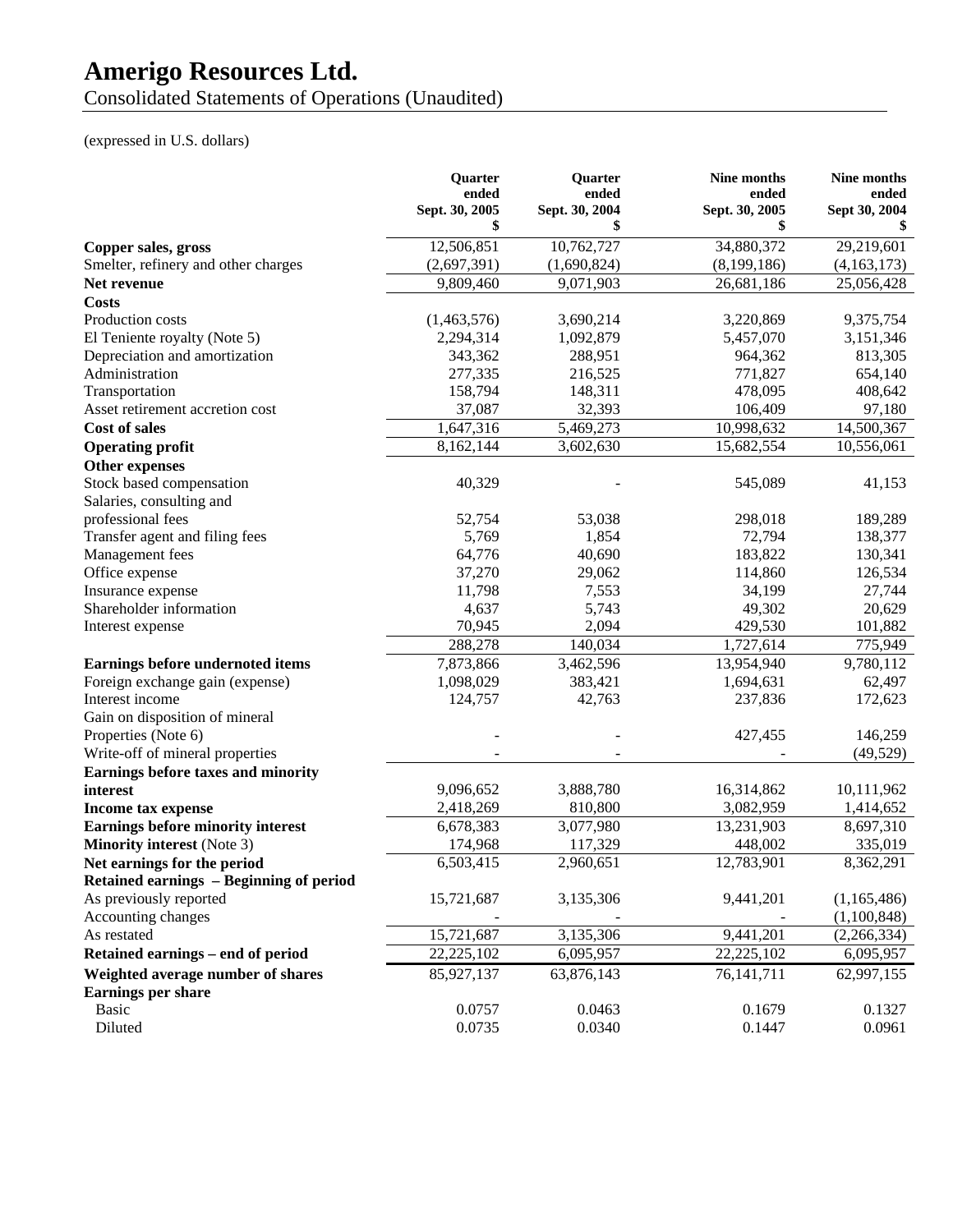Consolidated Statements of Cash Flows (Unaudited)

### (expressed in U.S. dollars)

|                                             | Quarter<br>ended<br>Sept. 30, 2005 | Quarter<br>ended<br>Sept. 30, 2004 | Nine months<br>ended<br>Sept. 30, 2005 | Nine months<br>ended<br>Sept. 30, 2004 |
|---------------------------------------------|------------------------------------|------------------------------------|----------------------------------------|----------------------------------------|
|                                             | \$                                 | \$                                 | \$                                     | \$                                     |
| <b>Cash flows from operating activities</b> |                                    |                                    |                                        |                                        |
| Net earnings for the period                 | 6,503,415                          | 2,960,651                          | 12,783,901                             | 8,362,291                              |
| Items not affecting cash -                  |                                    |                                    |                                        |                                        |
| Income tax expense,                         |                                    |                                    |                                        |                                        |
| net of (tax recoveries)                     | (34, 325)                          | 798,341                            | 671,729                                | 1,342,228                              |
| Stock-based compensation                    | 40,329                             |                                    | 545,089                                | 41,153                                 |
| Depreciation and amortization               | 343,362                            | 288,951                            | 964,362                                | 813,305                                |
| Asset retirement accretion cost             | 37,087                             | 32,393                             | 106,409                                | 97,180                                 |
| Write-off of mineral properties             |                                    |                                    |                                        | 49,529                                 |
| Gain on disposition of mineral              |                                    |                                    |                                        |                                        |
| properties                                  |                                    |                                    | (427, 455)                             | (146, 259)                             |
|                                             | 6,889,868                          | 4,080,336                          | 14,644,035                             | 10,559,427                             |
| Changes in non-cash working capital, net    |                                    |                                    |                                        |                                        |
| of effects of acquisition of subsidiary     |                                    |                                    |                                        |                                        |
| Accounts receivable                         | (3,805,728)                        | (734, 683)                         | (7,008,887)                            | (731, 851)                             |
| Prepaid expenses                            | (145, 856)                         | (16,061)                           | (980, 325)                             | (179, 463)                             |
| Plant, supplies and inventory               | (459, 377)                         | (108,987)                          | (475, 037)                             | (529, 115)                             |
| Accounts payable                            | 4,291,232                          | 50,112                             | 4,539,228                              | (312, 195)                             |
| Due to related parties                      | (2,712)                            | 6,283                              | 13,789                                 | (145, 683)                             |
| El Teniente royalty payable                 | 954,063                            | 335,139                            | 999,059                                | 817,617                                |
| Note and interest payable                   | 47,241                             |                                    | 395,741                                |                                        |
|                                             |                                    |                                    |                                        |                                        |
| Net cash provided by operating activities   | 7,768,731                          | 3,612,139                          | 12,127,603                             | 9,478,737                              |
| <b>Cash flows from investing activities</b> |                                    |                                    |                                        |                                        |
| Purchase of property, plant and equipment   | (8,197,486)                        | (3,803,885)                        | (17, 358, 459)                         | (5,809,681)                            |
| Net cash used in investing activities       | (8, 197, 486)                      | (3,803,885)                        | (17, 358, 459)                         | (5,809,681)                            |
| <b>Cash flows from financing activities</b> |                                    |                                    |                                        |                                        |
| Repayment of Enami loans                    |                                    |                                    |                                        | (1,397,166)                            |
| Issuance of shares for cash – net of issue  |                                    |                                    |                                        |                                        |
| costs                                       | 354,091                            | 265,539                            | 12,117,283                             | 1,393,211                              |
| Payment of dividends                        | (3,152,777)                        |                                    | (3,152,777)                            |                                        |
| Other payables                              | 47,472                             | 18,482                             | 83,078                                 | 31,485                                 |
| Net cash provided by financing activities   | (2,751,214)                        | 284,021                            | 9,047,584                              | 27,530                                 |
| Increase in cash and cash equivalents       |                                    |                                    |                                        |                                        |
| due to exchange rate changes                | 244,812                            | (30,989)                           | 166,292                                | 43,228                                 |
| Net increase in cash and cash               |                                    |                                    |                                        |                                        |
| equivalents                                 | (2,935,157)                        | 61,286                             | 3,983,020                              | 3,739,814                              |
| Cash and cash equivalents - Beginning       |                                    |                                    |                                        |                                        |
| of period                                   | 15,157,266                         | 8,044,947                          | 8,239,089                              | 4,366,419                              |
| Cash and cash equivalents - End of          |                                    |                                    |                                        |                                        |
| period                                      | 12,222,109                         | 8,106,233                          | 12,222,109                             | 8,106,233                              |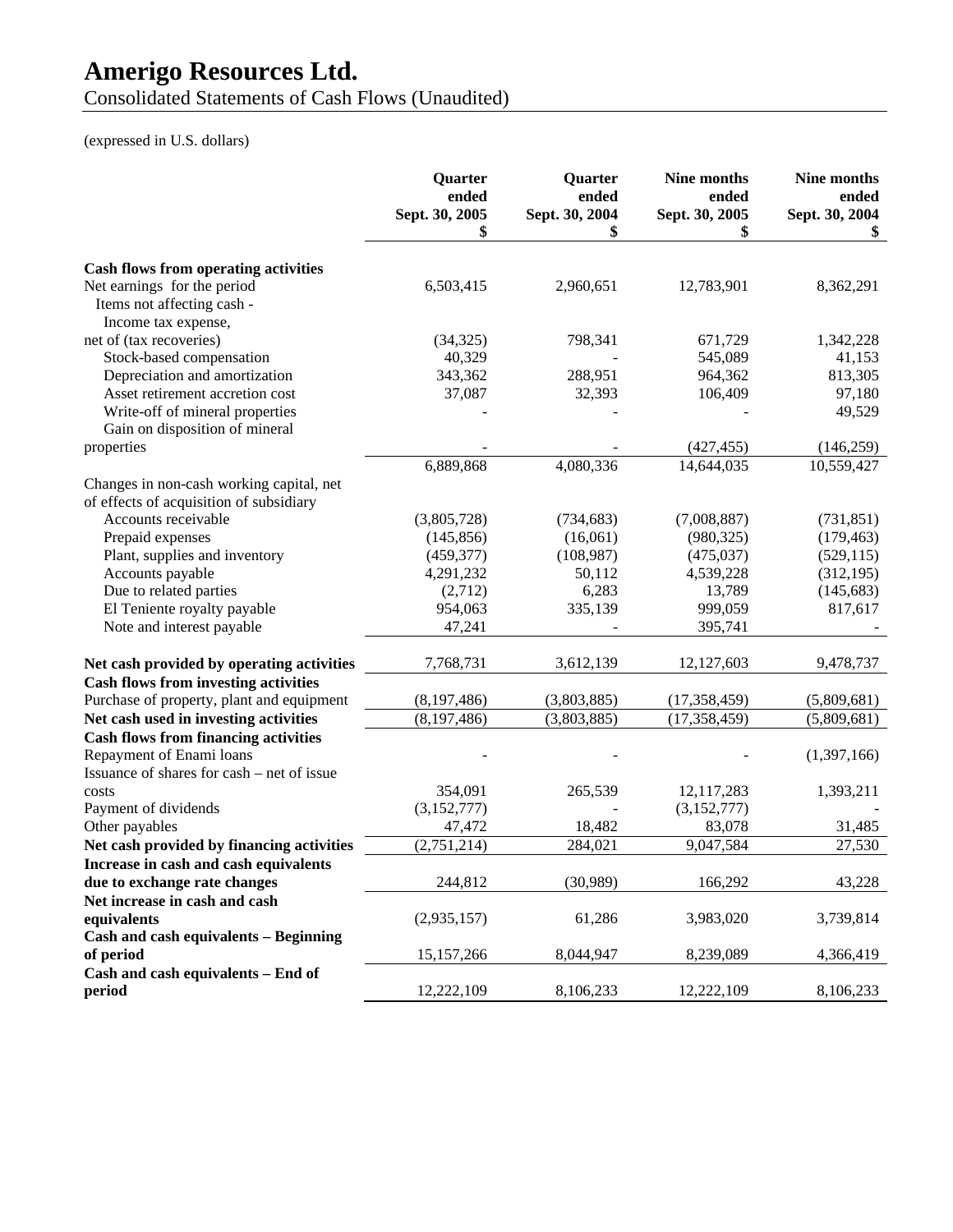Consolidated Statements of Shareholders' Equity (Unaudited)

(expressed in U.S. dollars)

|                                                     | No. of shares | <b>Common shares</b><br><b>Amount</b><br>\$) | (Cumulative<br>Deficit)/<br><b>Retained</b><br><b>Earnings</b><br>\$) | <b>Value</b><br>assigned<br>to stock<br>options<br>\$) | Cumulative<br><b>Translation</b><br>Adjustment<br>\$) | Capital<br>stock<br>to be<br>issued<br>\$) | <b>Dividends</b><br>Paid<br>\$) | Share-<br>holders'<br>equity<br>\$) |
|-----------------------------------------------------|---------------|----------------------------------------------|-----------------------------------------------------------------------|--------------------------------------------------------|-------------------------------------------------------|--------------------------------------------|---------------------------------|-------------------------------------|
| Balance – Dec.<br>31, 2003<br>Issue of shares       | 60,197,876    | 24,813,185                                   | (1,499,997)                                                           | 986,390                                                | (22, 110)                                             | 294,062                                    |                                 | 24,571,530                          |
| Exercise of<br>warrants<br>Exercise of              | 4,767,195     | 1,934,553                                    |                                                                       |                                                        |                                                       |                                            |                                 | 1,934,553                           |
| stock<br>options                                    | 230,000       | 94,979                                       |                                                                       |                                                        |                                                       |                                            |                                 | 94,979                              |
| Options granted<br>Transfer of<br>value             |               |                                              |                                                                       | 154,746                                                |                                                       |                                            |                                 | 154,746                             |
| on exercise of<br>stock options<br>Capital stock to |               | 48,425                                       |                                                                       | (48, 425)                                              |                                                       |                                            |                                 |                                     |
| be issued<br>Net earnings for                       |               |                                              |                                                                       |                                                        |                                                       | (294, 062)                                 |                                 | (294,062)                           |
| the period                                          |               |                                              | 10,941,198                                                            |                                                        |                                                       |                                            |                                 | 10,941,198                          |
| Balance-<br>Dec. 31, 2004<br>Issue of shares        | 65,195,071    | 26,891,142                                   | 9,441,201                                                             | 1,092,711                                              | (22, 110)                                             |                                            |                                 | 37,402,944                          |
| Exercise of<br>warrants<br>Exercise of              | 20,317,773    | 11,404,599                                   |                                                                       |                                                        |                                                       |                                            |                                 | 11,404,599                          |
| stock<br>options                                    | 693,000       | 712,684                                      |                                                                       |                                                        |                                                       |                                            |                                 | 712,684                             |
| Options granted<br>Transfer of<br>value             |               |                                              |                                                                       | 545,089                                                |                                                       |                                            |                                 | 545,089                             |
| on exercise of<br>stock options                     |               | 407,889                                      |                                                                       | (407, 889)                                             |                                                       |                                            |                                 |                                     |
| Dividends paid<br>Net earnings                      |               |                                              |                                                                       |                                                        |                                                       |                                            | (3,152,777)                     | (3,152,777)                         |
| for the period                                      |               | $\overline{\phantom{a}}$                     | 12,783,901                                                            |                                                        |                                                       |                                            |                                 | 12,783,901                          |
| Balance -                                           |               |                                              |                                                                       |                                                        |                                                       |                                            |                                 |                                     |
| Sept. 30, 2005                                      | 86,205,844    | 39,416,314                                   | 22,225,102                                                            | 1,229,911                                              | (22, 110)                                             | $\sim$                                     | (3,152,777)                     | 59,696,440                          |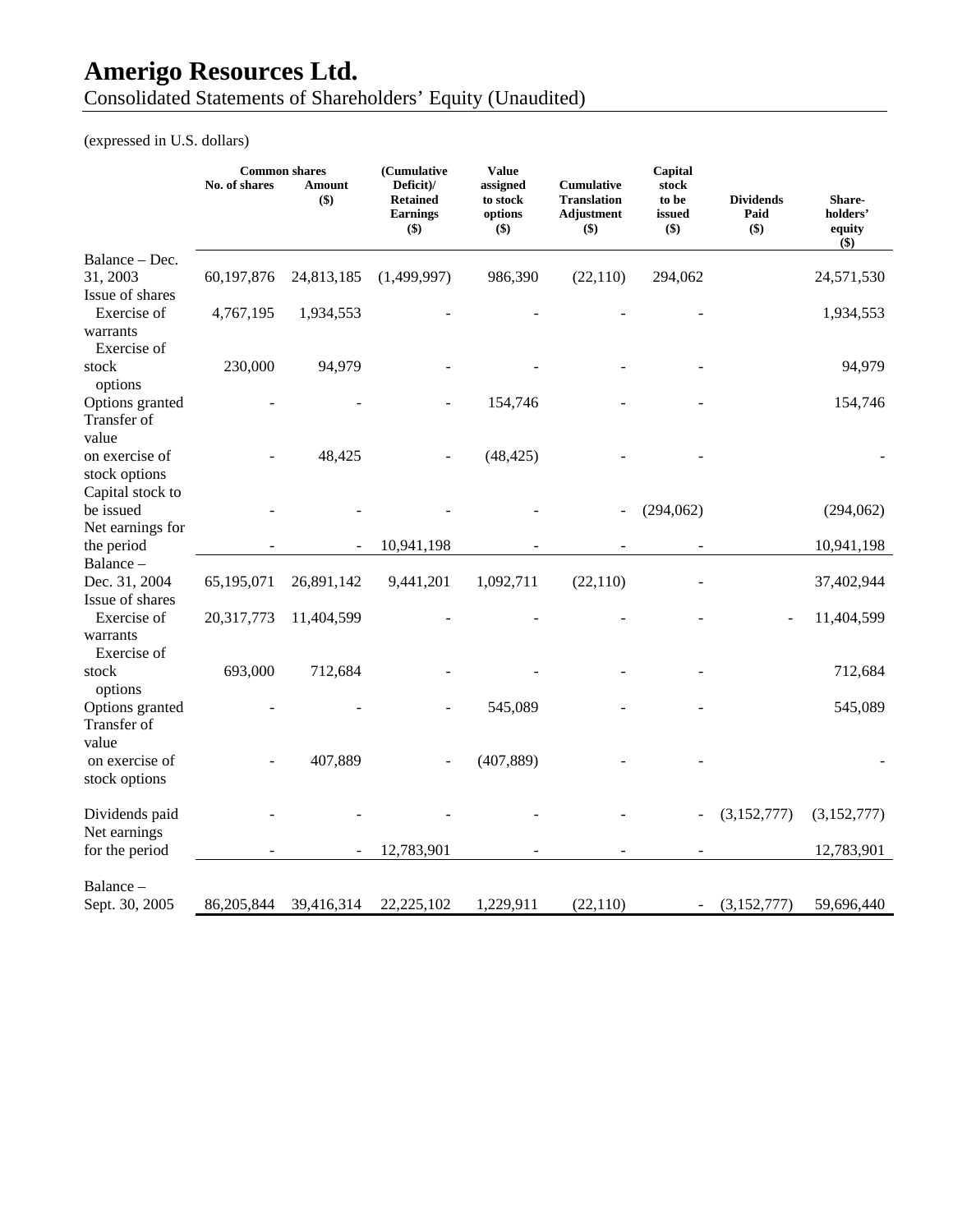(expressed in U.S. dollars)

#### **1 Significant accounting policies**

The financial statements of Amerigo Resources Ltd. ("Amerigo") together with its subsidiaries ("the Company") have been prepared in accordance with Canadian Generally Accepted Accounting Principles for interim financial statements and therefore do not include all of the information and notes required for annual financial statements. These interim financial statements and notes thereto should be read in conjunction with the Company's audited financial statements for the year ended December 31, 2004.

Certain comparative figures have been reclassified to conform with the basis of presentation adopted in the current period.

#### **2 Mineral property, plant and equipment**

|                                              | September 30,<br>2005<br>\$ | December 31,<br>2004<br>\$ |
|----------------------------------------------|-----------------------------|----------------------------|
| Plant and infrastructure                     | 22,041,665                  | 16,501,788                 |
| Machinery and equipment                      | 13,034,289                  | 9,188,691                  |
| Contractual rights                           | 8,029,185                   | 8,029,185                  |
| Asset retirement obligations                 | 1,851,055                   | 1,851,055                  |
| Office furniture, equipment and other assets | 8,835,701                   | 862,717                    |
|                                              | 53,791,895                  | 36,433,436                 |
| Accumulated depreciation                     | (2,917,997)                 | (1,953,635)                |
|                                              | 50,873,898                  | 34,479,801                 |

#### **3 Related party transactions**

#### a) Minority Interest

The Company holds its interest in MVC through its subsidiary Amerigo International Holdings Corp. ("Amerigo International"). Amerigo International is controlled by the Company and is a wholly-owned subsidiary, except for certain outstanding Class A shares which are shown on the Company's Balance Sheet as Minority Interest at their book value of \$1,000. The Class A shares are owned indirectly by two directors of the Company.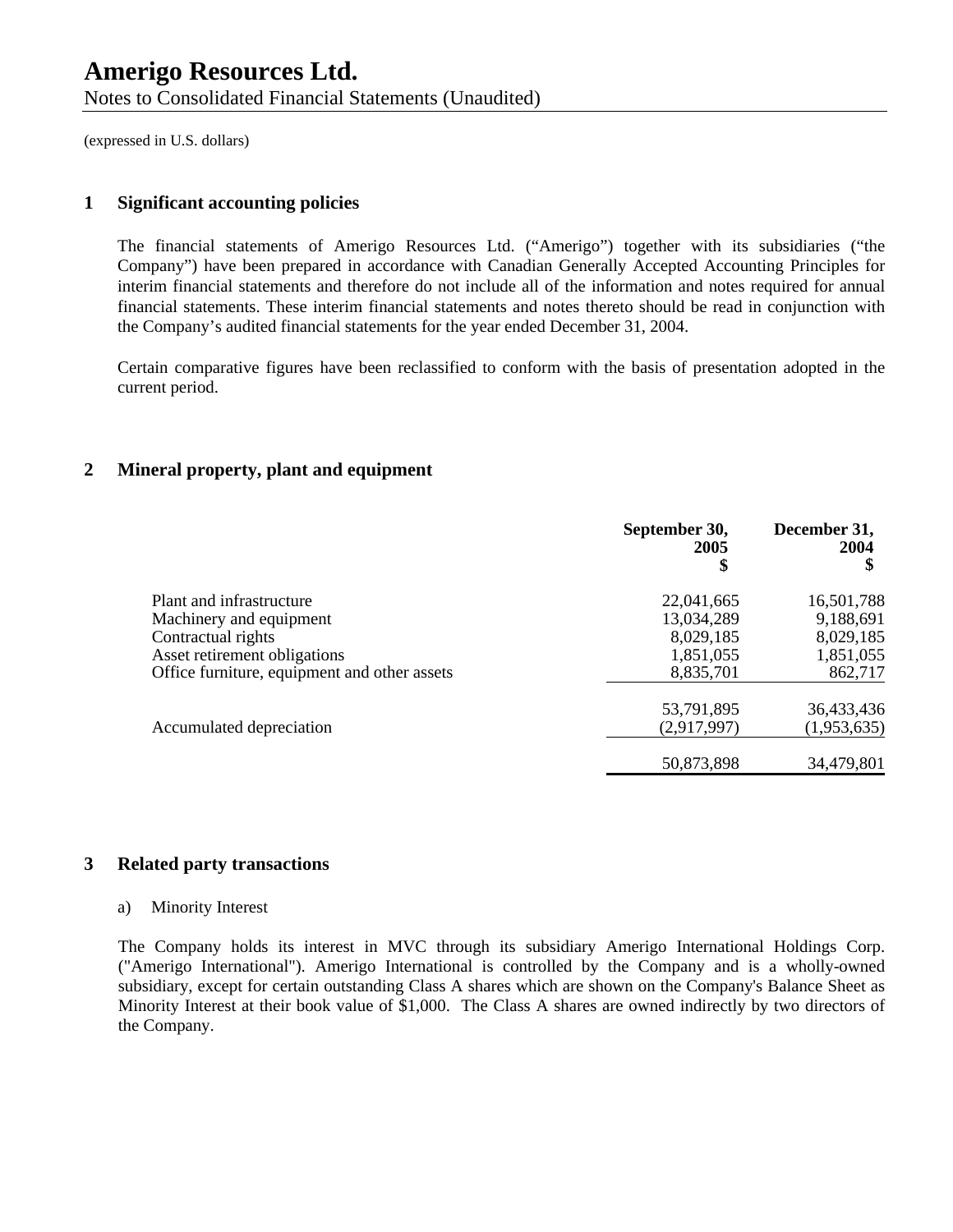(expressed in U.S. dollars)

The holders of the Class A shares are not entitled to any dividend or to other participation in the profits of Amerigo International, except for a total royalty dividend calculated as follows:

- ? \$0.01 for each pound of copper equivalent produced by MVC or any successor entity to MVC if the price of copper is under \$0.80, or
- ? \$0.015 for each pound of copper equivalent produced by MVC or any successor entity to MVC if the price of copper is \$0.80 or more.

During the nine months ended September 30, 2005, a royalty dividend of \$448,002 was paid or accrued to the Amerigo International Class A shareholders on the basis described above. The royalty dividend is shown as Minority Interest in the Consolidated Statement of Operations. At September 30, 2005 \$60,053 of this amount was payable.

b) Management fees

During the nine months ended September 30, 2005 the Company paid or accrued \$183,822 in management fees to certain directors and officers of the Company.

c) Directors fees and remuneration to officers

During the nine months ended September 30, 2005 the Company paid or accrued \$69,204 in directors' fees and directors' expenses to independent directors and \$60,104 in consulting fees to certain officers of the Company. Directors' fees and consulting fees to officers are categorized as Salaries, Consulting and Professional Fees in the Company's consolidated financial statements.

At September 30, 2005 an officer of the Company acted as an officer of Nikos Explorations Ltd. ("Nikos"), a company to which Amerigo sold its Canadian mineral properties in fiscal 2004. At the time of the disposition of mineral properties to Nikos, no officers or directors of the Company served as directors or officers of Nikos.

#### **4 Capital stock**

Authorized – Unlimited common shares without par value.

#### **a) Summary of capital stock issued in the period**

In the nine months ended September 30, 2005 the Company received \$11,404,599 from the exercise of 20,317,773 share purchase warrants at exercise prices ranging from Cdn\$0.25 to Cdn\$0.70 per share purchase warrant. The Company also received \$712,684 from the exercise of 693,000 stock options at exercise prices ranging from Cdn\$0.36 to Cdn\$1.60 per stock option.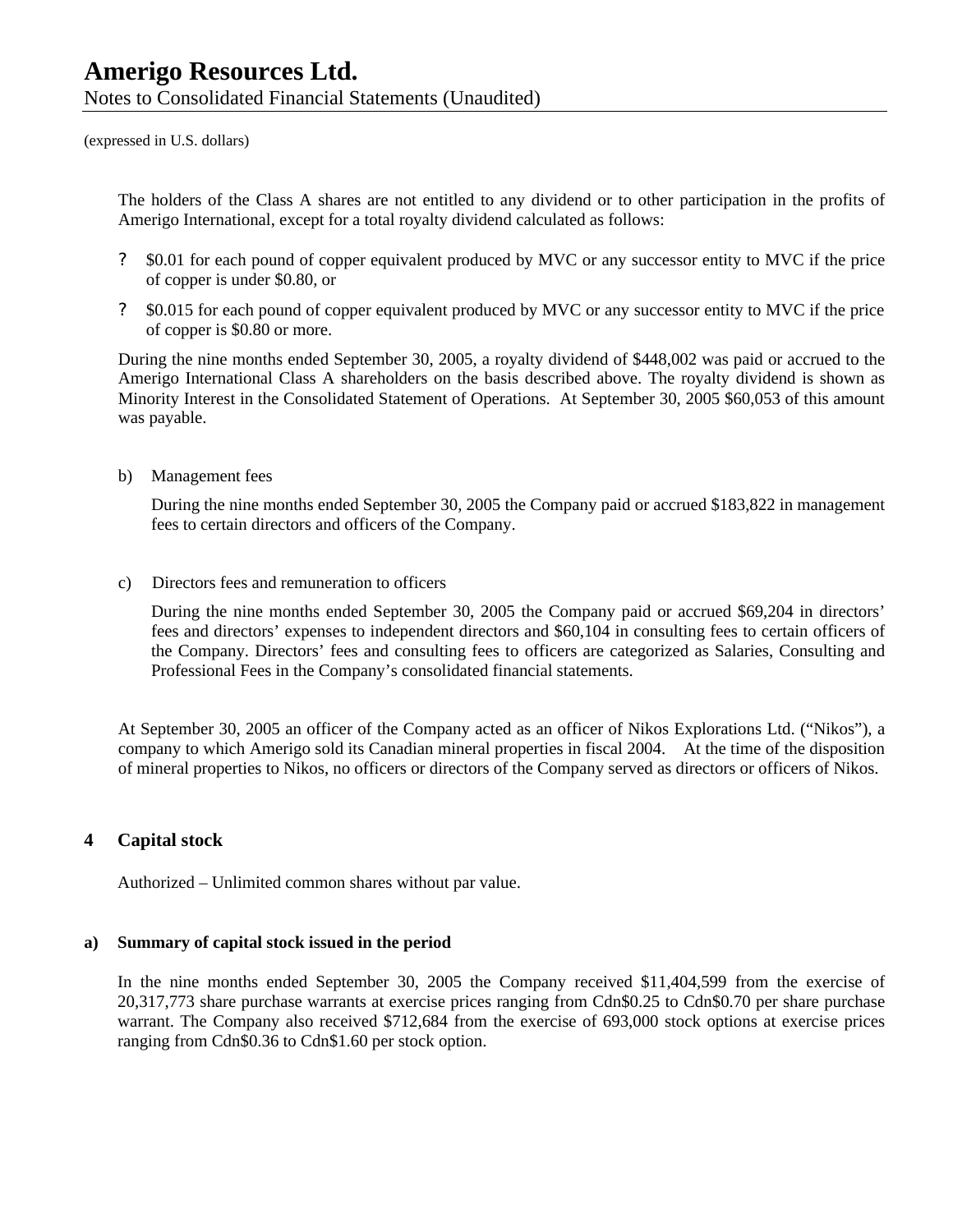Notes to Consolidated Financial Statements (Unaudited)

(expressed in U.S. dollars)

#### **b) Stock options**

#### **Stock option plan**

The Company established a stock option plan (the Plan) on April 2, 2003. The Board of Directors of the Company (the Board) administers the Plan, whereby it may from time to time grant options to purchase common shares of the Company to directors, officers, key employees and certain other persons who provide services to the Company or its subsidiaries. The maximum aggregate number of common shares issuable under the Plan will not exceed 5,194,569 and the aggregate number of common shares reserved for issuance to any one person under the Plan in any 12-month period must not exceed 5% of the outstanding common shares of the Company, on a non-diluted basis. The exercise price of an option is determined by the Board and shall be no less than the closing price of the common shares on the Exchange on the day preceding the date of grant, less the maximum discount permitted by the policies of the Exchange subject to the minimum exercise price per common share permitted by the Exchange. Options must be exercised within a five-year period from the date of grant. Vesting periods are determined by the Board.

A summary of the Company's stock options at September 30, 2005 and December 31, 2004 and the changes for the nine and twelve month periods ending on those dates is presented below:

|                           | Nine months ended<br><b>September 30, 2005</b> |                                                   | <b>Twelve months ended</b><br><b>December 31, 2004</b> |                                                   |
|---------------------------|------------------------------------------------|---------------------------------------------------|--------------------------------------------------------|---------------------------------------------------|
|                           | Outstanding<br>options                         | Weighted<br>average<br>exercise<br>price<br>Cdn\$ | Outstanding<br>options                                 | Weighted<br>average<br>exercise<br>price<br>Cdn\$ |
| Balance – start of period | 1,675,000                                      | 1.14                                              | 1,680,000                                              | 0.96                                              |
| Granted                   | 1,335,000                                      | 1.62                                              | 225,000                                                | 1.85                                              |
| Exercised                 | (693,000)                                      | 1.23                                              | (230,000)                                              | 0.54                                              |
| Balance – end of period   | 2,317,000                                      | 1.39                                              | 1,675,000                                              | 1.14                                              |

On January 7, 2005 the Company granted stock options to purchase an aggregate of 1,185,000 common shares to directors, officers and employees, with an exercise price of Cdn\$1.60 per share, expiring on January 7, 2010. The Company recorded a stock-based compensation of \$504,760 associated with this option grant.

On August 30, 2005 the Company granted stock options to purchase an aggregate of 150,000 common shares to Michael Kuta, the Company's newly appointed Corporate Secretary and General Counsel, with an exercise price of Cdn\$1.77 per share, expiring on August 30, 2010. The Company recorded a stock-based compensation of \$40,329 associated with this option grant.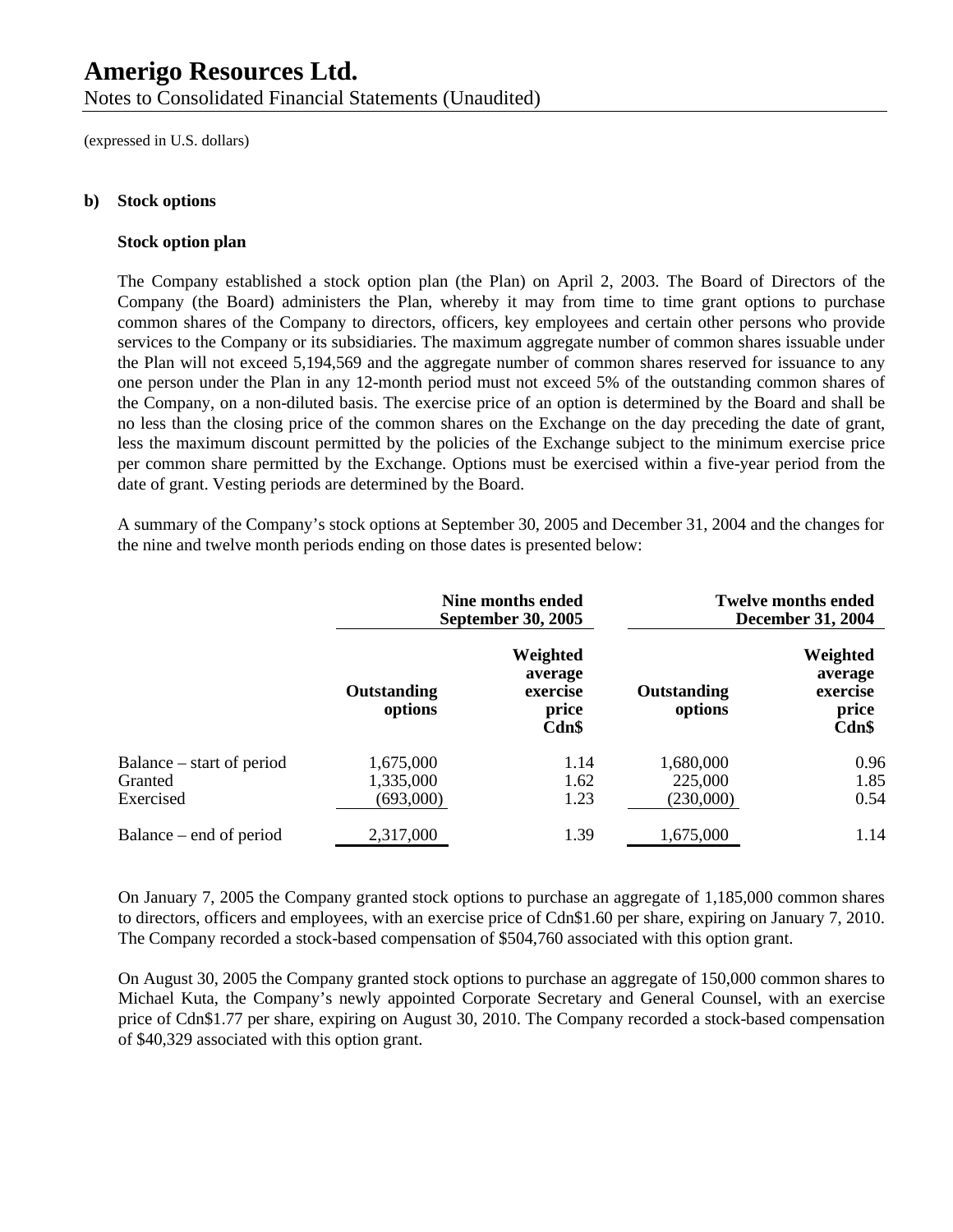Notes to Consolidated Financial Statements (Unaudited)

(expressed in U.S. dollars)

#### **Value assigned to stock options**

|                                                                   | <b>September 30, 2005</b> | <b>December 31, 2004</b> |
|-------------------------------------------------------------------|---------------------------|--------------------------|
| Balance – beginning of period                                     | 1,092,711                 | 986,390                  |
| Options granted<br>Transfer to capital stock on exercise of stock | 545,089                   | 154,746                  |
| options                                                           | (407,889)                 | (48,425)                 |
| Balance – end of period                                           | 1,229,911                 | 1,092,711                |

The Company estimated that the weighted average fair value of the options granted in January 2005 was \$0.43 per option by using the Black-Scholes Option Pricing Model with the following weighted average assumptions:

| Expected dividend yield         | $0\%$   |
|---------------------------------|---------|
| Expected stock price volatility | 29.3%   |
| Risk-free interest rate         | 3.08%   |
| Expected life of options        | 5 years |

The Company estimated that the weighted average fair value of the options granted in August 2005 was \$0.27 per option by using the Black-Scholes Option Pricing Model with the following weighted average assumptions:

| Expected dividend yield         | 5.1%    |
|---------------------------------|---------|
| Expected stock price volatility | 30.7%   |
| Risk-free interest rate         | 3.4%    |
| Expected life of options        | 5 years |

The following stock options were outstanding and exercisable as at September 30,2005:

| Range of<br>exercise<br>prices<br>Cdn\$ | <b>Number</b><br>exercisable | Weighted<br>average<br>remaining<br>contractual life | Weighted<br>average exercise<br>price<br><b>Cdn\$</b> |
|-----------------------------------------|------------------------------|------------------------------------------------------|-------------------------------------------------------|
| $0.36$ to $2.00$                        | 2,317,000                    | 3.72 years                                           | 1.39                                                  |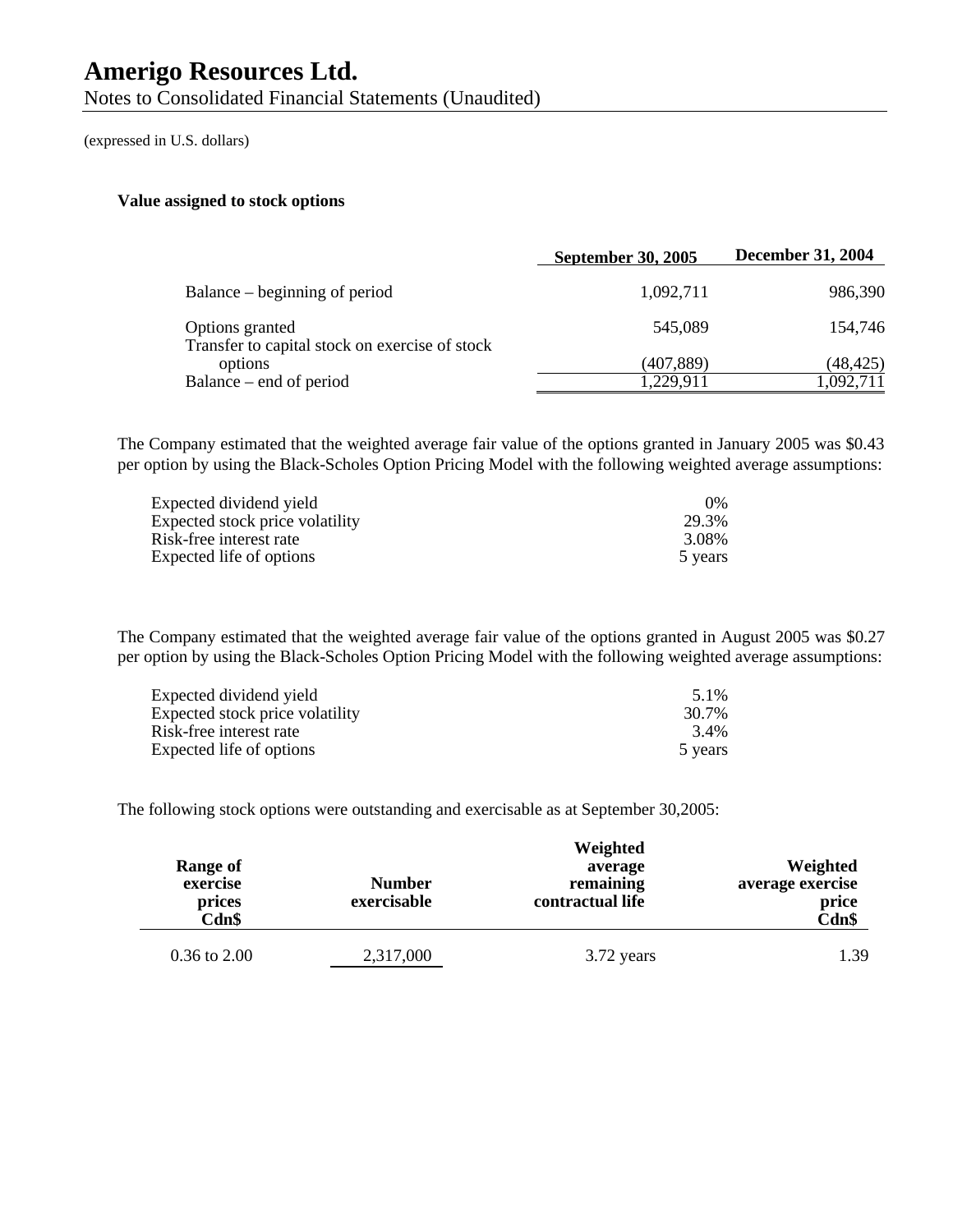Notes to Consolidated Financial Statements (Unaudited)

(expressed in U.S. dollars)

#### **c) Warrants**

During the nine months ended September 30, 2005, 20,317,773 warrants with exercise prices ranging from Cdn\$0.25 to Cdn\$0.70 were exercised for net proceeds of \$11,404,599.

On June 20, 2005, 6,243 warrants with an exercise price of Cdn\$0.70 expired unexercised. There are no warrants outstanding at September 30, 2005.

#### **c) Dividends**

On September 1, 2005 the Company paid an interim dividend of Cdn\$0.045 per share to shareholders of record as of August 19, 2005. Dividends of \$3,152,777 were paid.

#### **5 El Teniente Royalty**

MVC has a contract with Codelco through at least 2021 to process the tailings from the El Teniente mine in Chile. MVC pays a royalty on copper produced by MVC to Codelco – El Teniente based on a formula that considers both the price of copper and the copper content in the tailings. No royalties are payable if the copper price is below \$0.80 per pound (for copper content in tailings between 0.09% and 0.1499%); if the copper price is between \$0.80 and \$0.95 the royalty varies on a sliding scale from 0 to 10%; if the copper price is between \$0.95 and \$1.30 the royalty is 10%; and if the copper price is \$1.30 or higher, the maximum royalty of 13.5% is payable.

Royalty payments for copper production are calculated using the average LME price for copper for the third month following delivery, and invoiced by Codelco - El Teniente on a monthly basis within 30 days of the end of the third month following the month of delivery of the tailings; payment to Codelco - El Teniente is effected within 10 days of receipt of invoices. Accordingly, royalties payable to Codelco - El Teniente are classified as current liabilities.

Starting on January 1, 2006, MVC will pay to Codelco - El Teniente a royalty for copper extracted from Colihues calculated on a sliding scale from 3% if the copper price is below \$0.80 per pound to a maximum of 15% if the copper price is at \$1.35 per pound or higher. The royalty is calculated using half the volume of tailings extracted from Colihues, at an assumed copper grade of 0.32% and an assumed recovery rate of 40%.

As of June 2005 MVC also pays to Codelco - El Teniente a 10% royalty of MVC's net revenue received from the sale of molybdenum concentrates.